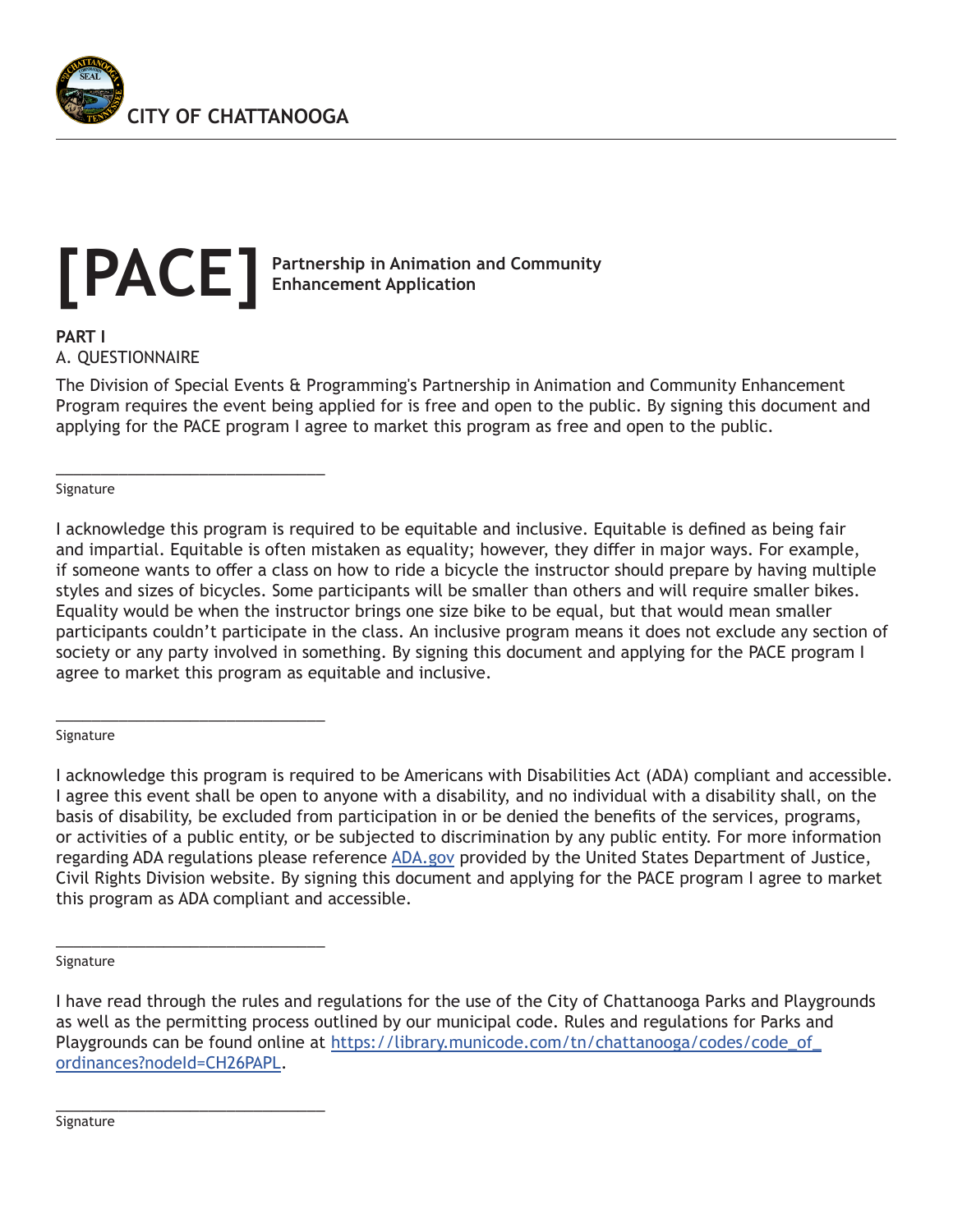# **[PACE]**



Submit Application via email to Jonathan Susman [jsusman@chattanooga.gov].

Mail or deliver to the attention of:

## **SPECIAL EVENTS & PROGRAMMING DIVISION**

Jonathan Susman 200 River Street Chattanooga, TN 37405

#### **PART I** A. GENERAL INFORMATION

| Name of Event:                                                                                                      |                              |           |                           |  |  |  |
|---------------------------------------------------------------------------------------------------------------------|------------------------------|-----------|---------------------------|--|--|--|
| Date of Event:                                                                                                      | <b>Start Time:</b>           | End Time: |                           |  |  |  |
| <b>Additional Date:</b>                                                                                             | <b>Start Time:</b>           | End Time: |                           |  |  |  |
| <b>Additional Date:</b>                                                                                             | <b>Start Time:</b>           | End Time: |                           |  |  |  |
| <b>Additional Date:</b>                                                                                             | <b>Start Time:</b>           | End Time: |                           |  |  |  |
| Location/Facility Requested for event<br>(Ex. East Lake Park, South Chattanooga<br>Park, Jack Benson Heritage Park) |                              |           |                           |  |  |  |
| Description of Event:                                                                                               |                              |           |                           |  |  |  |
| Name of Applicant/Applying Organization:                                                                            |                              |           |                           |  |  |  |
| Address:                                                                                                            | City:                        | State:    | Zip:                      |  |  |  |
| Phone Number(s):                                                                                                    |                              |           |                           |  |  |  |
| Fax:                                                                                                                |                              |           |                           |  |  |  |
| Tax Exempt ID#:                                                                                                     | For Profit:                  | Other:    |                           |  |  |  |
| Website:                                                                                                            |                              |           |                           |  |  |  |
| Social Media Sites:                                                                                                 |                              |           |                           |  |  |  |
| Contact Name:                                                                                                       | Title:                       |           |                           |  |  |  |
| Phone Number:                                                                                                       | Email:                       |           |                           |  |  |  |
| Address (if different):                                                                                             | City:                        | State:    | Zip:                      |  |  |  |
| Description of Organization:                                                                                        |                              |           |                           |  |  |  |
| What experience does your organization have in organizing events?                                                   |                              |           |                           |  |  |  |
| Please indicate which benefit(s) your program or event will have on the community:                                  |                              |           |                           |  |  |  |
| ARTS & CULTURE                                                                                                      | <b>HEALTH &amp; WELLNESS</b> |           | <b>COMMUNITY BUILDING</b> |  |  |  |
|                                                                                                                     |                              |           |                           |  |  |  |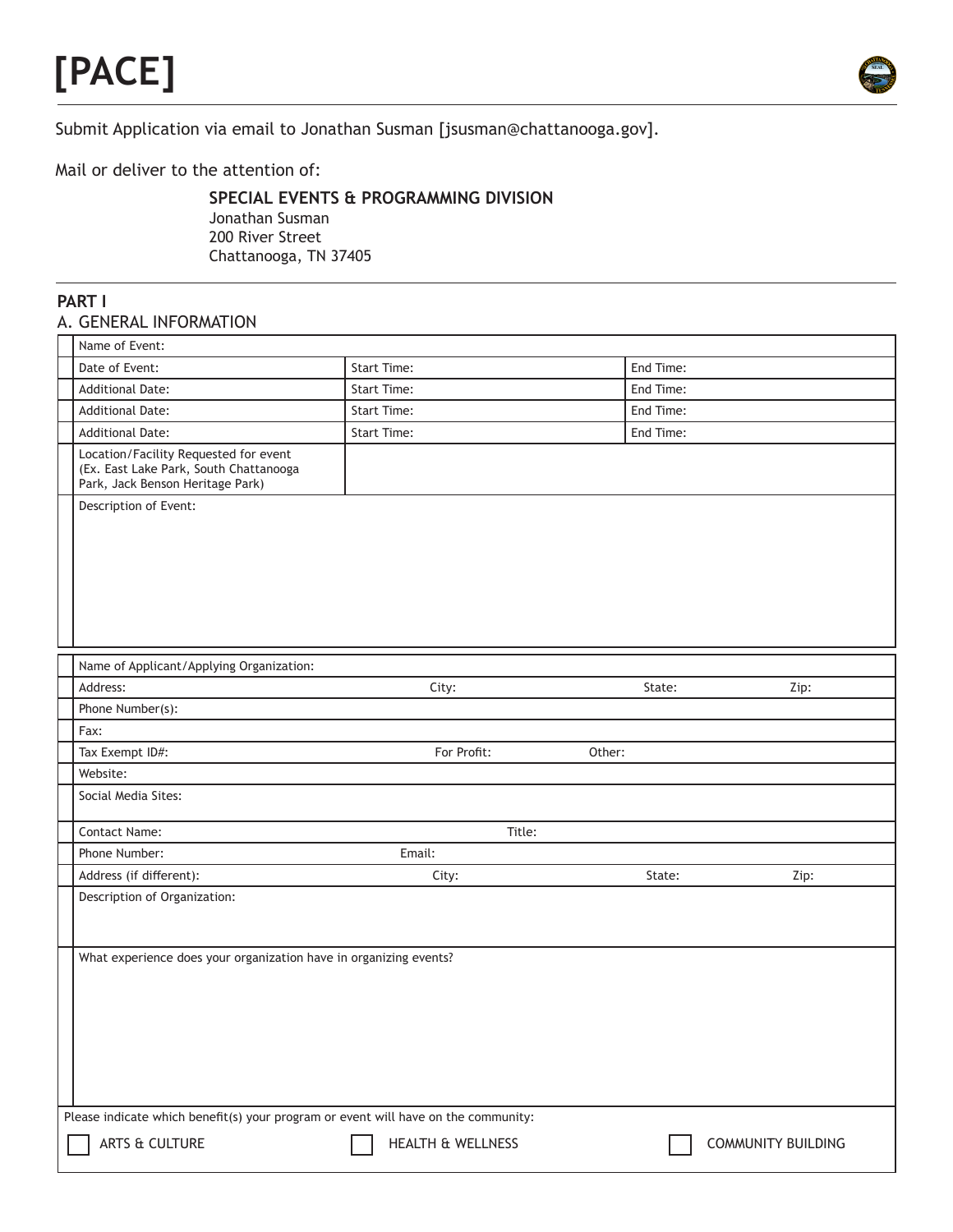# **[PACE]**



#### **PART II** B. EVENT DESCRIPTION

| LYLIYI DLJUNI IIVIY          |                                                                                                                                              |                                                                                                                 |          |                     |  |           |  |
|------------------------------|----------------------------------------------------------------------------------------------------------------------------------------------|-----------------------------------------------------------------------------------------------------------------|----------|---------------------|--|-----------|--|
|                              | Type of Event [circle all that apply]:                                                                                                       |                                                                                                                 |          |                     |  |           |  |
| Festival                     | <b>Block Party</b>                                                                                                                           | Public Assembly                                                                                                 | Walk/Run | Concert/Performance |  |           |  |
|                              | Parade/Procession/Motorcade                                                                                                                  | Other (please describe):                                                                                        |          |                     |  |           |  |
| <b>Estimated Attendance:</b> |                                                                                                                                              | Local:                                                                                                          |          |                     |  | Visitors: |  |
|                              | Estimated number of overnight visitors:                                                                                                      |                                                                                                                 |          |                     |  |           |  |
|                              | Anticipated number of room nights:                                                                                                           |                                                                                                                 |          |                     |  |           |  |
|                              |                                                                                                                                              | Expected Economic or Social Impact on the community:                                                            |          |                     |  |           |  |
|                              |                                                                                                                                              | Provide a brief description of your event marketing plan:                                                       |          |                     |  |           |  |
|                              |                                                                                                                                              | Estimated budget to produce event (attach budget if desired): \$                                                |          |                     |  |           |  |
|                              | List all sources of funding, including in-kind contributions, and the amount that you have applied for or have been approved for this event. |                                                                                                                 |          |                     |  |           |  |
|                              |                                                                                                                                              |                                                                                                                 |          |                     |  |           |  |
|                              |                                                                                                                                              | Have you ever hosted this event? If so, please describe when and where.                                         |          |                     |  |           |  |
|                              |                                                                                                                                              | Has this type of event ever been hosted or conducted before in other cities? If so, please describe.            |          |                     |  |           |  |
|                              |                                                                                                                                              | List media partners and the type/value of services being provided:                                              |          |                     |  |           |  |
|                              |                                                                                                                                              | Describe any cultural or community significance your event will have [does this event encourage inclusiveness]: |          |                     |  |           |  |